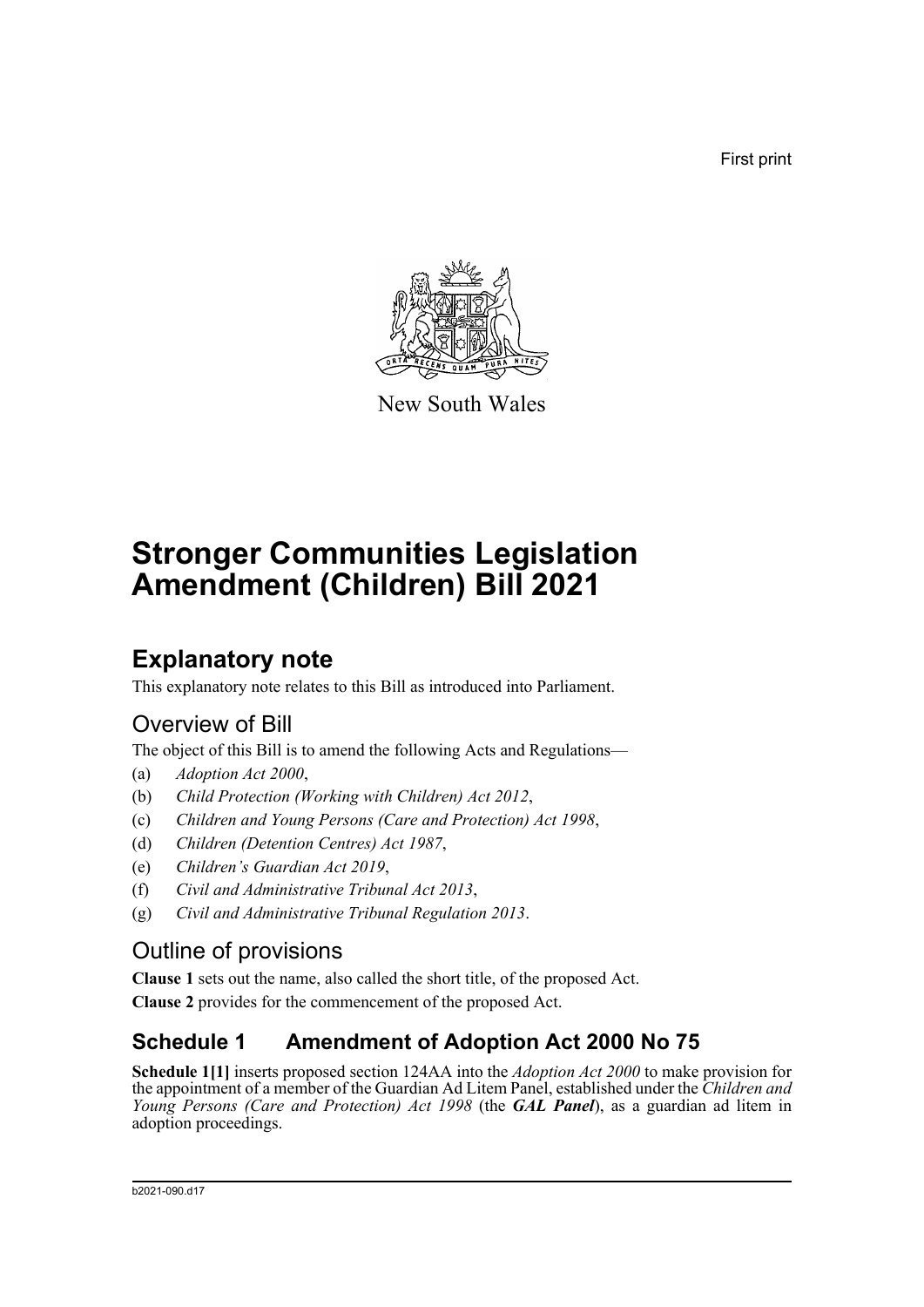**Schedule 1[3]** makes an amendment of a savings nature to validate past appointments of guardians ad litem.

**Schedule 1[2] and [4]** make consequential amendments, including to the Dictionary.

## **Schedule 2 Amendment of Child Protection (Working with Children) Act 2012 No 51**

**Schedule 2[1]** makes an amendment to the *Child Protection (Working with Children) Act 2012* (the *WWC Act*), section 26 to include persons convicted of serious animal cruelty offences in the list of persons who may not apply to the Civil and Administrative Tribunal for the following—

(a) an administrative review of a decision to—

- (i) refuse a working with children check clearance, or
- (ii) cancel a working with children check clearance, or
- (iii) impose an interim bar,
- (b) an enabling order.

**Schedule 2[2]** inserts proposed section 33A into the WWC Act to authorise animal welfare bodies to disclose to the Children's Guardian if the body has commenced proceedings against a person for an animal cruelty offence and if a person is found guilty of an animal cruelty offence.

**Schedule 2[3]** makes an amendment to include animal cruelty offences in the list of offences that trigger a risk assessment under the WWC Act, Part 3, Division 3.

**Schedule 2[4]** makes an amendment to include serious animal cruelty offences under the *Crimes Act 1900*, section 530 in the list of offences that disqualify a person from being granted a working with children check clearance.

## **Schedule 3 Amendment of Children and Young Persons (Care and Protection) Act 1998 No 157**

### **Guardian ad litem amendments**

**Schedule 3[3]** inserts proposed section 101AA into the *Children and Young Persons (Care and Protection) Act 1998* (the *Care Act*) to make provision for the appointment of a member of the GAL Panel as a guardian ad litem in Children's Court proceedings under the Act.

**Schedule 3[4]** makes a consequential amendment.

**Schedule 3[10]** inserts a regulation-making power to provide for the administrator of the GAL Panel to be specified by regulation.

**Schedule 3[11]** makes an amendment of a savings nature to validate past appointments of guardians ad litem.

### **Authorised residential care worker amendments**

**Schedule 3[6]** inserts proposed section 137AA into the Care Act to provide that an authorised residential care worker is a person who is—

- (a) authorised to provide care to a child or young person in statutory out-of-home care or supported out-of-home care only in the course of the person's professional work or paid employment, or
- (b) a member of a class of persons prescribed by the regulations.

**Schedule 3[2], [5] and [7]–[9]** make amendments to provide that authorised residential care workers, as defined by proposed section 137AA, do not have the same responsibilities, entitlements or obligations for children and young people in their care as are held by other authorised carers under the Care Act.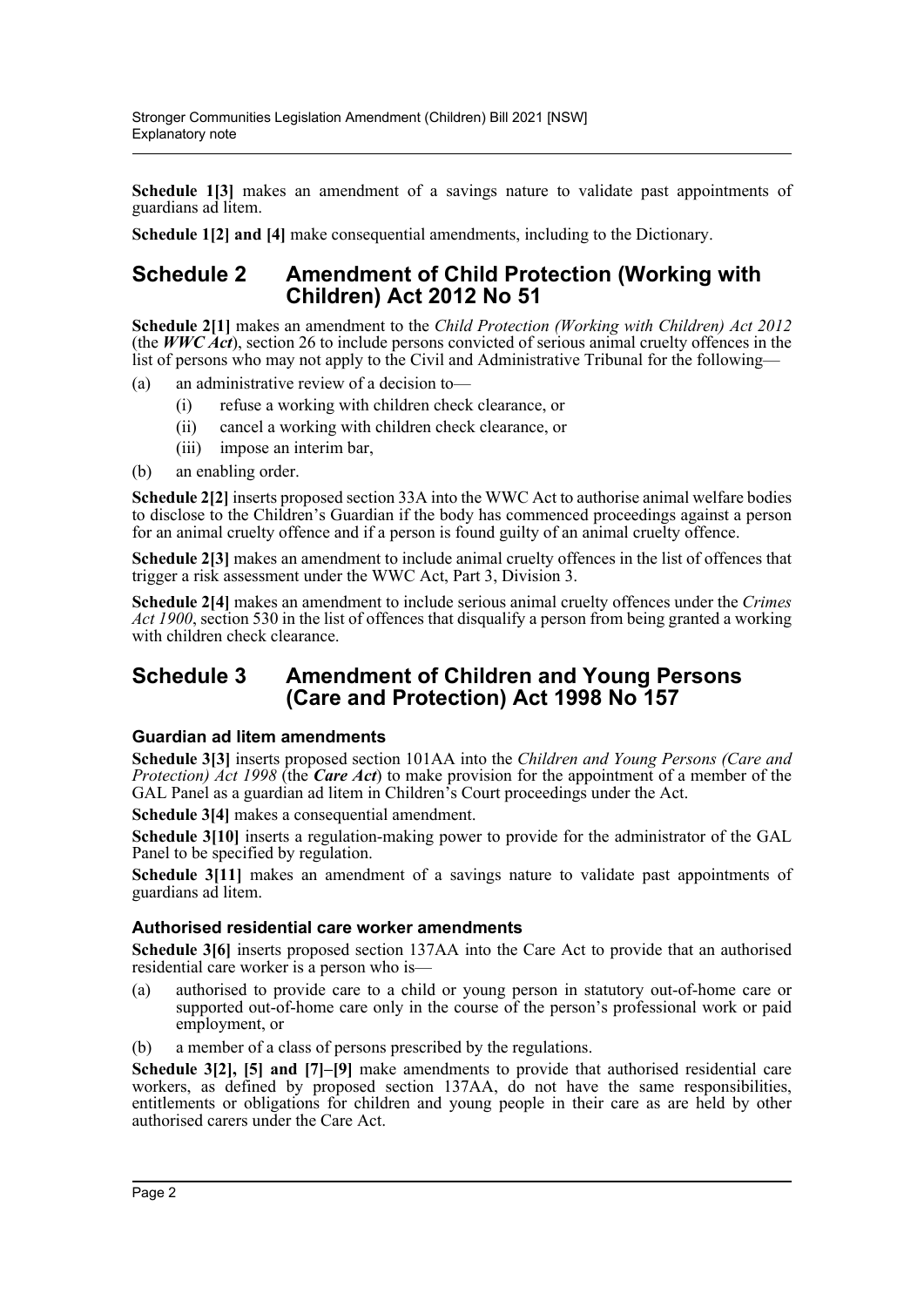### **Miscellaneous amendments**

**Schedule 3[1]** makes a consequential amendment to the definitions section.

## **Schedule 4 Amendment of Children (Detention Centres) Act 1987 No 57**

**Schedule 4[1]** makes an amendment to clarify that bail for a juvenile on parole may be granted by any magistrate.

**Schedule 4[2], [3], [5] and [6]** clarify the powers of the Children's Court on the reconsideration of a parole decision.

**Schedule 4[4]** make amendments to the *Children (Detention Centres) Act 1987* to ensure that a period of time a young person who is on parole spends in custody as a result of a separate charge or following a revocation of the young person's parole will be counted towards the original sentence.

### **Schedule 5 Amendment of Children's Guardian Act 2019 No 25**

#### **Notifiable conduct amendments**

**Schedule 5[1]–[4] and [6]** make amendments to the *Children's Guardian Act 2019* (the *CG Act*) to clarify that a class or kind of reportable conduct may be exempted from the requirement that it be notified to the Children's Guardian, while remaining reportable conduct that must be investigated and, if substantiated, addressed.

#### **Other amendments**

**Schedule 5[5]** makes an amendment to the CG Act, section 33 to clarify that responsibility for ensuring the investigation of reportable conduct does not interfere with a concurrent police investigation rests with the relevant entity undertaking the investigation, whether that is the head of a designated agency or the Children's Guardian, rather than simply with the Children's Guardian.

**Schedule 5[7]** makes an amendment to the CG Act, Schedule 4, clause 1(4) to extend the operation of the savings and transitional provisions and regulations by 6 months from 1 March 2022 to 1 September 2022.

### **Schedule 6 Amendment of Civil and Administrative Tribunal Act 2013 No 2**

**Schedule 6[2]** inserts proposed section 45(4C) and (4D) into the *Civil and Administrative Tribunal Act 2013* to make provision for the appointment of a member of the GAL Panel, as a guardian ad litem in proceedings before the Tribunal.

**Schedule 6[3]** makes an amendment of a savings nature to validate past appointments of guardians ad litem.

**Schedule 6[1]** makes a consequential amendment to the definitions section.

### **Schedule 7 Amendment of Civil and Administrative Tribunal Regulation 2013**

**Schedule 7** makes a consequential amendment to the *Civil and Administrative Tribunal Regulation 2013*.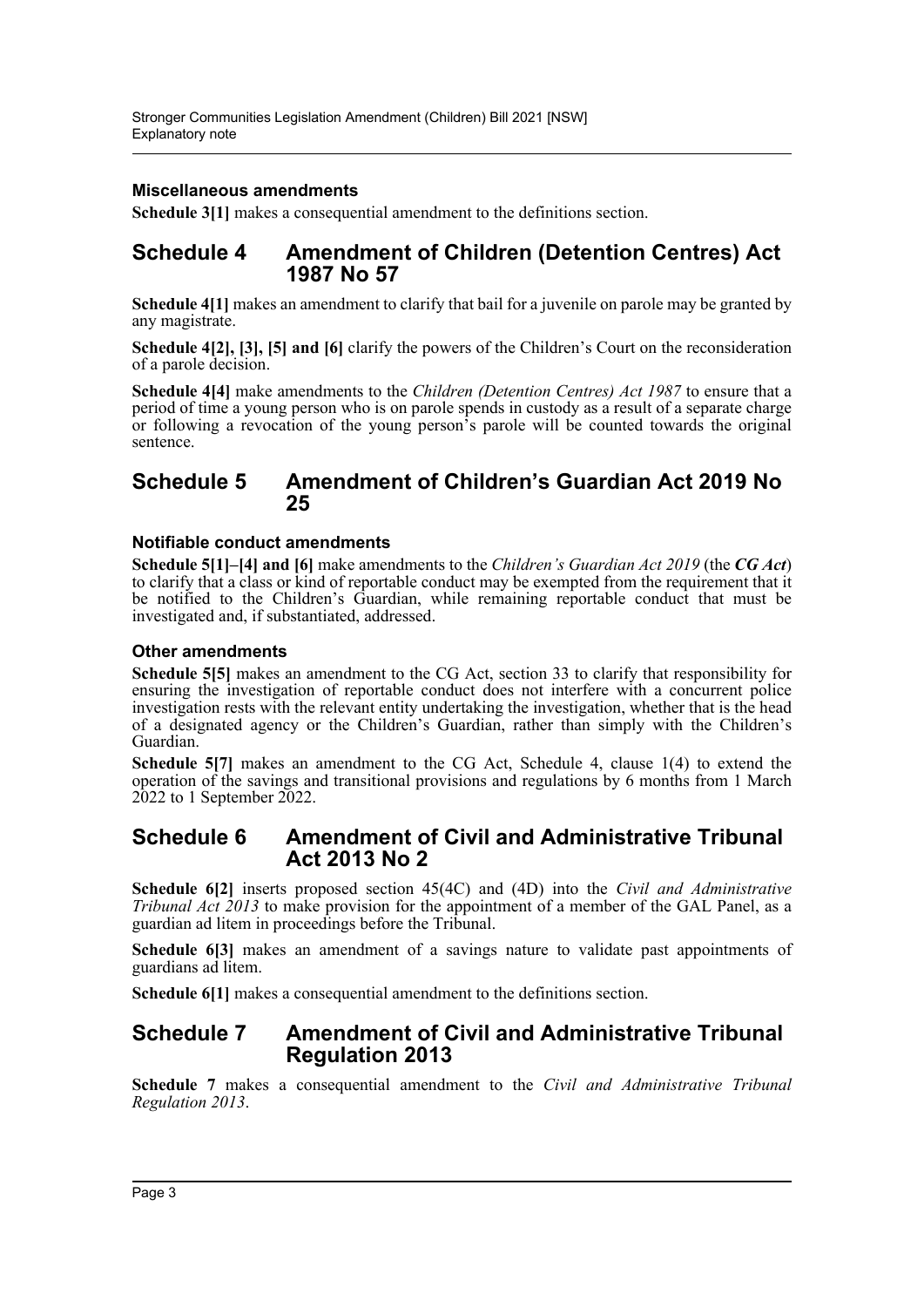First print



New South Wales

# **Stronger Communities Legislation Amendment (Children) Bill 2021**

## **Contents**

|                   |   |                                                                                  | Page |
|-------------------|---|----------------------------------------------------------------------------------|------|
|                   |   | Name of Act                                                                      | 2    |
|                   | 2 | Commencement                                                                     | 2    |
| Schedule 1        |   | <b>Amendment of Adoption Act 2000 No 75</b>                                      | 3    |
| <b>Schedule 2</b> |   | Amendment of Child Protection (Working with Children) Act 2012<br>No 51          | 4    |
| Schedule 3        |   | Amendment of Children and Young Persons (Care and Protection)<br>Act 1998 No 157 | 5    |
| Schedule 4        |   | Amendment of Children (Detention Centres) Act 1987 No 57                         | 8    |
| Schedule 5        |   | Amendment of Children's Guardian Act 2019 No 25                                  | 9    |
| Schedule 6        |   | Amendment of Civil and Administrative Tribunal Act 2013 No 2                     | 10   |
| <b>Schedule 7</b> |   | <b>Amendment of Civil and Administrative Tribunal Regulation 2013</b>            | 11   |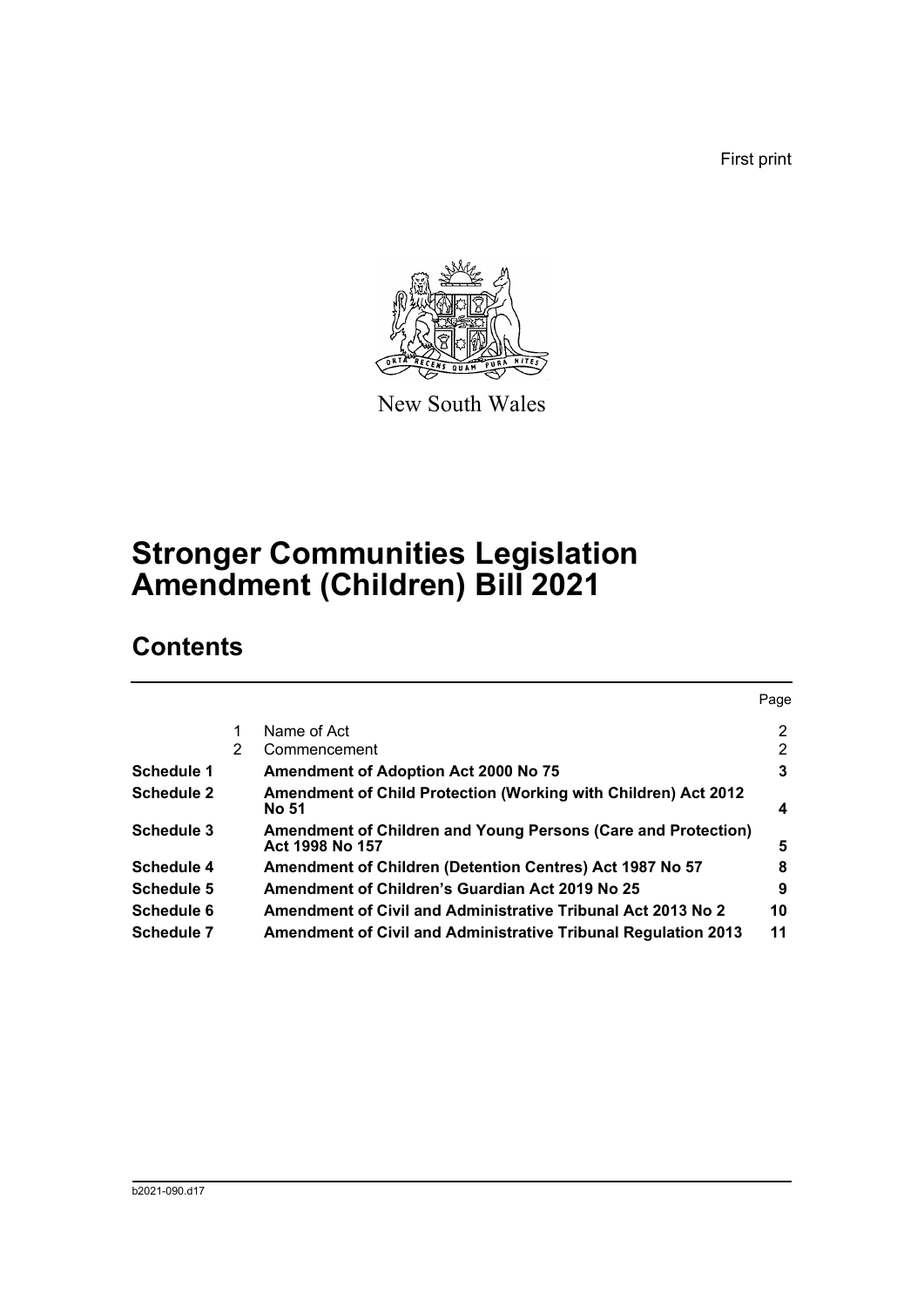

New South Wales

# **Stronger Communities Legislation Amendment (Children) Bill 2021**

No , 2021

## **A Bill for**

An Act to amend various Acts relating to children in the Communities and Justice portfolio.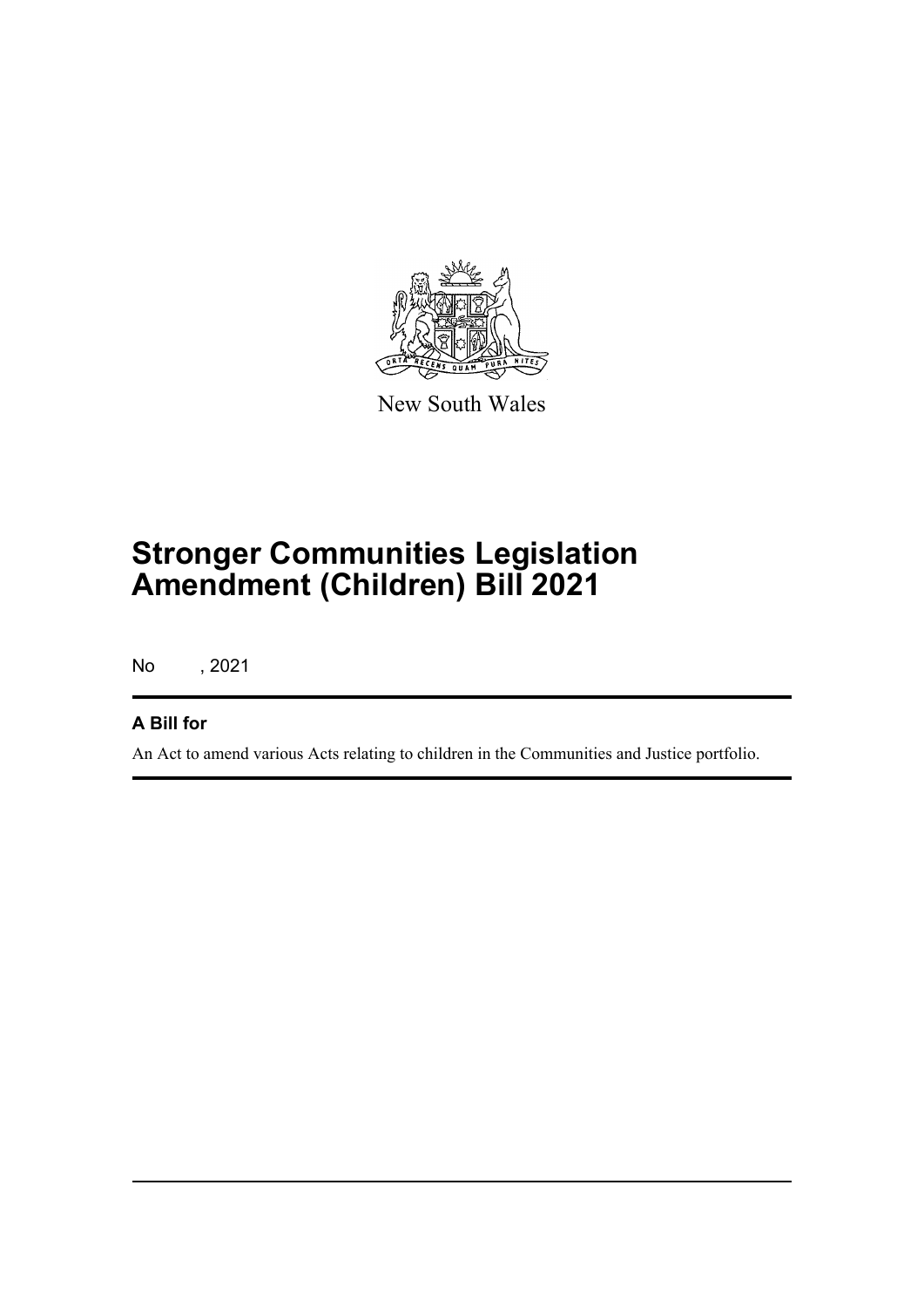<span id="page-5-1"></span><span id="page-5-0"></span>

|                     | The Legislature of New South Wales enacts—                                                            |        |  |  |
|---------------------|-------------------------------------------------------------------------------------------------------|--------|--|--|
| Name of Act         |                                                                                                       |        |  |  |
|                     | This Act is the <i>Stronger Communities Legislation Amendment (Children) Act 2021</i> .               | 3      |  |  |
| <b>Commencement</b> |                                                                                                       |        |  |  |
| (1)                 | This Act commences on the date of assent to this Act, except as provided for in<br>subsection $(2)$ . | 5<br>6 |  |  |
| (2)                 | Schedules 2 and $3[2]$ and $[5]-[9]$ commence on a day or days to be appointed by<br>proclamation.    | 7<br>8 |  |  |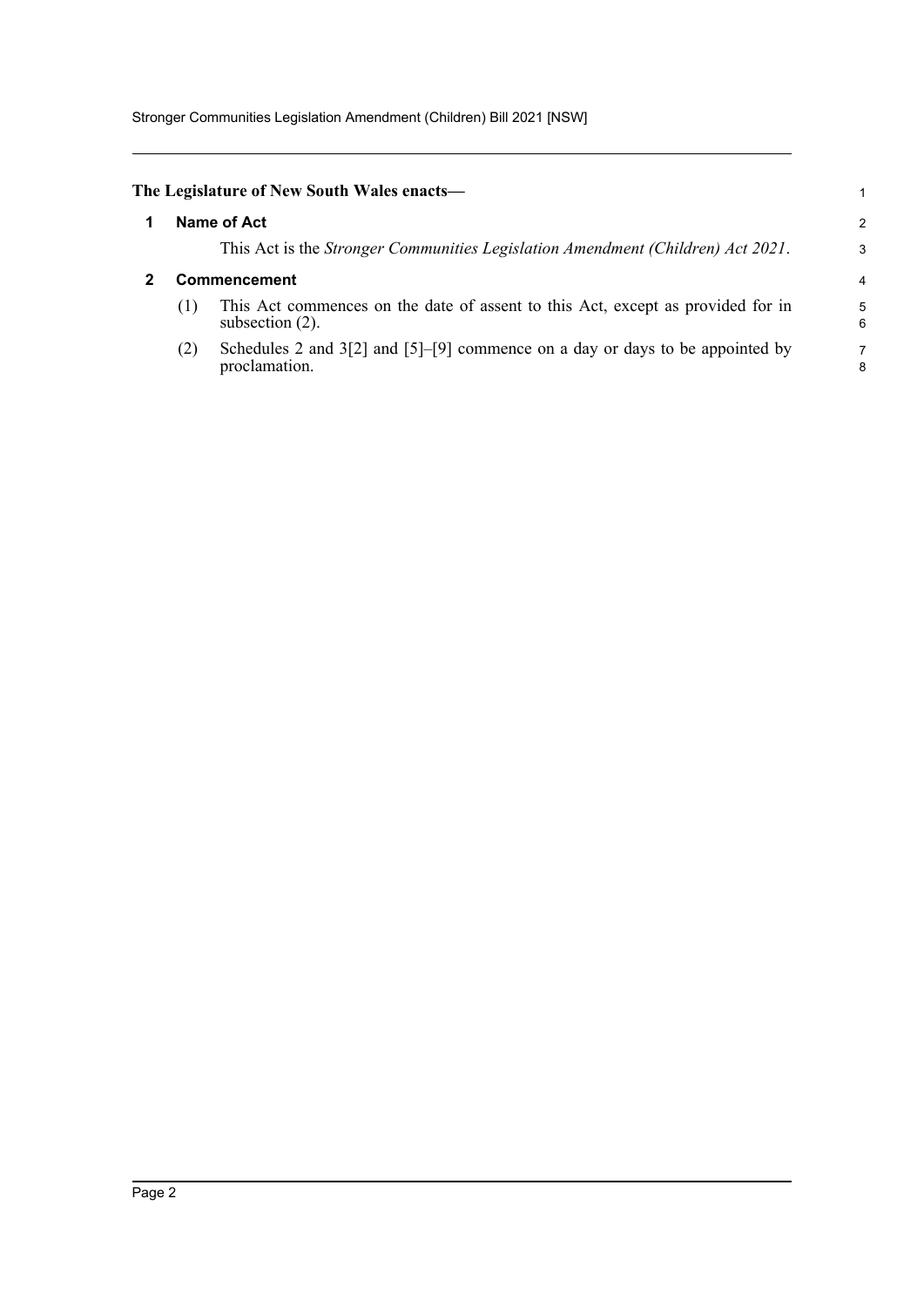<span id="page-6-0"></span>

| <b>Schedule 1</b>           |                                  |                   | <b>Amendment of Adoption Act 2000 No 75</b>                                                                                                                                                                                                                                            |                                             |  |  |
|-----------------------------|----------------------------------|-------------------|----------------------------------------------------------------------------------------------------------------------------------------------------------------------------------------------------------------------------------------------------------------------------------------|---------------------------------------------|--|--|
| <b>Section 124AA</b><br>[1] |                                  |                   |                                                                                                                                                                                                                                                                                        | $\boldsymbol{2}$                            |  |  |
|                             |                                  |                   | Insert after section 124—                                                                                                                                                                                                                                                              | 3                                           |  |  |
|                             | <b>124AA</b>                     |                   | Use of Guardian Ad Litem Panel                                                                                                                                                                                                                                                         | 4                                           |  |  |
|                             |                                  | (1)               | Without limiting section $123(1)$ or $124(1)(a)$ , the Court may order that a<br>person be represented by a guardian ad litem without naming a particular<br>person to be appointed as guardian ad litem.                                                                              | $\overline{5}$<br>$\,6\,$<br>$\overline{7}$ |  |  |
|                             |                                  | (2)               | If the Court makes an order under subsection $(1)$ , the guardian ad litem is taken<br>to have been appointed when the Court receives a written notice from the<br>administrator of the Guardian Ad Litem Panel naming the person selected to<br>be the guardian ad litem.             | 8<br>9<br>10<br>11                          |  |  |
| $[2]$                       |                                  |                   | Section 124A Guardian ad litem-exclusion of personal liability                                                                                                                                                                                                                         | 12                                          |  |  |
|                             |                                  |                   | Omit section 124A(3).                                                                                                                                                                                                                                                                  | 13                                          |  |  |
| $[3]$                       |                                  |                   | Schedule 3 Savings, transitional and other provisions                                                                                                                                                                                                                                  | 14                                          |  |  |
|                             |                                  |                   | Insert at the end of the Schedule, with appropriate Part and clause numbering—                                                                                                                                                                                                         | 15                                          |  |  |
|                             | <b>Part</b>                      |                   | Provisions consequent on enactment of Stronger<br><b>Communities Legislation Amendment (Children)</b><br><b>Act 2021</b>                                                                                                                                                               | 16<br>17<br>18                              |  |  |
|                             |                                  |                   |                                                                                                                                                                                                                                                                                        | 19                                          |  |  |
|                             | Appointment of guardian ad litem |                   |                                                                                                                                                                                                                                                                                        |                                             |  |  |
|                             |                                  | (1)               | A person selected before the commencement date by the relevant<br>administrator to be a guardian ad litem in proceedings in the Court is taken to<br>have been validly appointed as a guardian ad litem if-                                                                            | 20<br>21<br>22                              |  |  |
|                             |                                  |                   | a request was made to the administrator by or on behalf of the Court for<br>(a)<br>a person to be selected as a guardian ad litem for-                                                                                                                                                 | 23<br>24                                    |  |  |
|                             |                                  |                   | a child the subject of adoption proceedings, or<br>(i)                                                                                                                                                                                                                                 | 25                                          |  |  |
|                             |                                  |                   | an adoptive parent of a child the subject of adoption proceedings,<br>(i)<br><b>or</b>                                                                                                                                                                                                 | 26<br>27                                    |  |  |
|                             |                                  |                   | a birth parent of a child the subject of adoption proceedings, and<br>(iii)                                                                                                                                                                                                            | 28                                          |  |  |
|                             |                                  |                   | the administrator notified the Court of the name of the person selected.<br>(b)                                                                                                                                                                                                        | 29                                          |  |  |
|                             |                                  | (2)               | In this clause—                                                                                                                                                                                                                                                                        | 30                                          |  |  |
|                             |                                  |                   | commencement date means the date on which section 124AA commenced.                                                                                                                                                                                                                     | 31                                          |  |  |
|                             |                                  |                   | <i>relevant administrator</i> , in relation to the selection of a guardian ad litem,<br>means the person responsible at the time of the selection for administering the<br>body known as the Guardian Ad Litem Panel, as constituted from time to time,<br>before this Part commenced. | 32<br>33<br>34<br>35                        |  |  |
| [4]                         |                                  | <b>Dictionary</b> |                                                                                                                                                                                                                                                                                        | 36                                          |  |  |
|                             |                                  |                   | Insert in the Dictionary in alphabetical order—                                                                                                                                                                                                                                        | 37                                          |  |  |
|                             |                                  |                   | <i>administrator</i> , of the Guardian Ad Litem Panel, means the person responsible<br>for the constitution of the Guardian Ad Litem Panel under the <i>Children and</i><br>Young Persons (Care and Protection) Act 1998.                                                              | 38<br>39<br>40                              |  |  |
|                             |                                  |                   | <b>Guardian Ad Litem Panel</b> has the same meaning as in the Children and Young<br>Persons (Care and Protection) Act 1998.                                                                                                                                                            | 41<br>42                                    |  |  |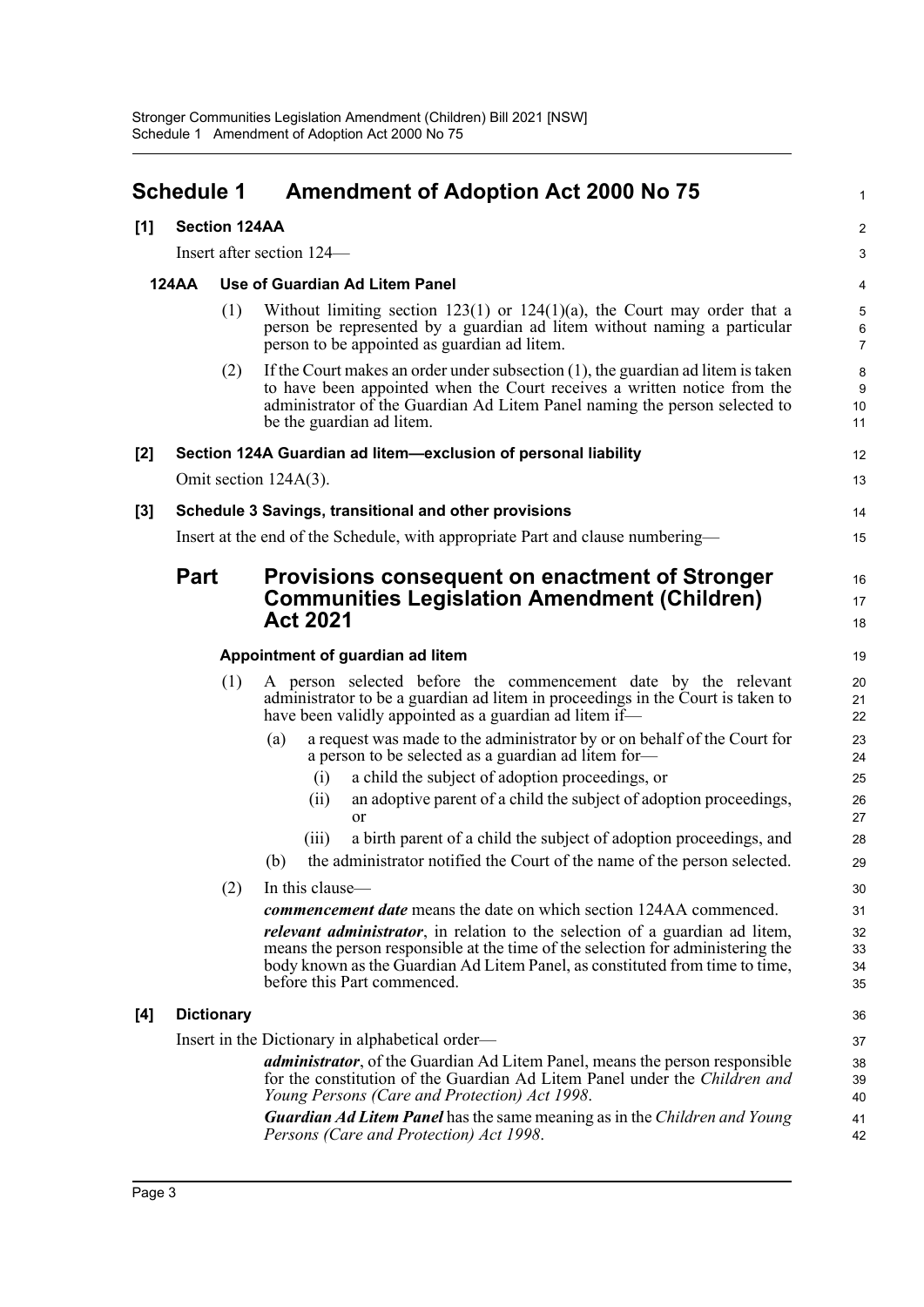<span id="page-7-0"></span>

| <b>Schedule 2</b> |                                          |                    | <b>Amendment of Child Protection (Working with</b><br>Children) Act 2012 No 51 |                  | $\mathbf 1$<br>$\overline{c}$                                                                                            |                         |
|-------------------|------------------------------------------|--------------------|--------------------------------------------------------------------------------|------------------|--------------------------------------------------------------------------------------------------------------------------|-------------------------|
| $[1]$             |                                          |                    |                                                                                |                  | Section 26 Persons not entitled to apply for review or enabling order                                                    | 3                       |
|                   |                                          |                    |                                                                                |                  | Insert after section $26(1)(a)(viii)$ —                                                                                  | $\overline{\mathbf{4}}$ |
|                   |                                          |                    |                                                                                | (viiia)          | an offence against the Crimes Act 1900, section 79 or 530,                                                               | 5                       |
| $[2]$             |                                          | <b>Section 33A</b> |                                                                                |                  |                                                                                                                          | 6                       |
|                   |                                          |                    | Insert after section 33-                                                       |                  |                                                                                                                          | $\overline{7}$          |
|                   | 33A                                      |                    |                                                                                |                  | Notification of animal cruelty offences                                                                                  | 8                       |
|                   |                                          | (1)                |                                                                                |                  | An animal welfare body is authorised to disclose to the Children's Guardian<br>the following information about a person- | 9<br>10                 |
|                   |                                          |                    | (a)                                                                            |                  | the commencement by the body of proceedings for an animal cruelty<br>offence by the person,                              | 11<br>12                |
|                   |                                          |                    | (b)                                                                            |                  | a finding of guilt against the person, whether or not a conviction is<br>recorded, for an animal cruelty offence.        | 13<br>14                |
|                   |                                          | (2)                |                                                                                | In this section- |                                                                                                                          | 15                      |
|                   |                                          |                    |                                                                                |                  | animal cruelty offence means-                                                                                            | 16                      |
|                   |                                          |                    | (a)                                                                            |                  | an offence under the <i>Prevention of Cruelty to Animals Act 1979</i> , section<br>$5(1)$ or $(2)$ or 6, or              | 17<br>18                |
|                   |                                          |                    | (b)                                                                            |                  | an offence under the Crimes Act 1900, section 79 or 530.                                                                 | 19                      |
|                   |                                          |                    |                                                                                |                  | <i>animal welfare body</i> means each of the following—                                                                  | 20                      |
|                   |                                          |                    | (a)                                                                            | Wales,           | Royal Society for the Prevention of Cruelty to Animals, New South                                                        | 21<br>22                |
|                   |                                          |                    | (b)                                                                            |                  | Animal Welfare League NSW.                                                                                               | 23                      |
| $[3]$             |                                          |                    |                                                                                |                  | <b>Schedule 1 Assessment requirement triggers</b>                                                                        | 24                      |
|                   |                                          |                    |                                                                                |                  | Insert "5(1) or (2) or" after "section" in clause $1(2)(g)$ .                                                            | 25                      |
| [4]               | <b>Schedule 2 Disqualifying offences</b> |                    |                                                                                |                  |                                                                                                                          | 26                      |
|                   |                                          |                    | Insert after clause $1(1)(q)$ —                                                |                  |                                                                                                                          | 27                      |
|                   |                                          |                    | (q1)                                                                           |                  | an offence under the Crimes Act 1900, section 530.                                                                       | 28                      |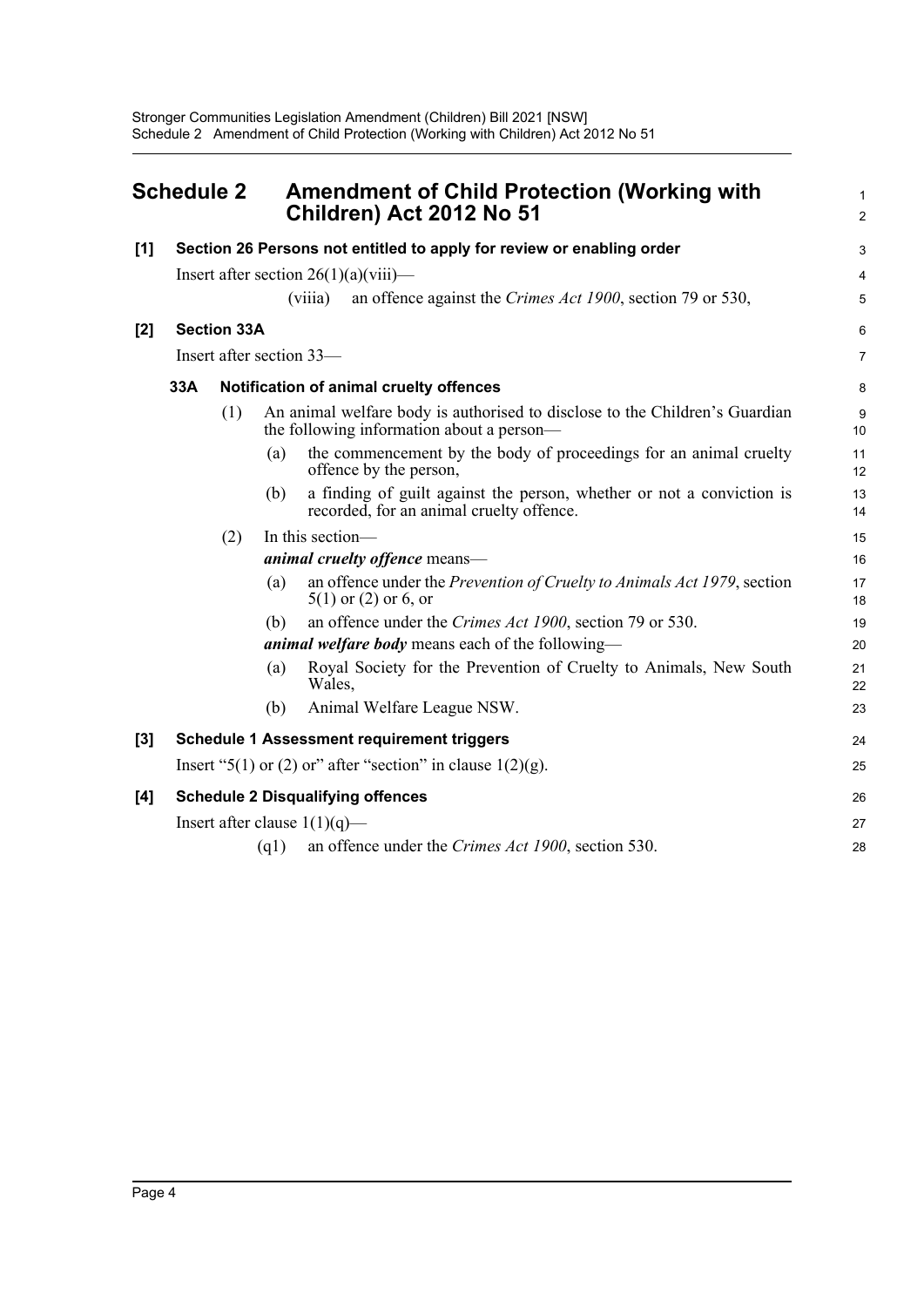<span id="page-8-0"></span>

| <b>Schedule 3</b> |                                 | <b>Amendment of Children and Young Persons</b><br>(Care and Protection) Act 1998 No 157                                                                                                                                                                                                                            |                      |  |  |  |
|-------------------|---------------------------------|--------------------------------------------------------------------------------------------------------------------------------------------------------------------------------------------------------------------------------------------------------------------------------------------------------------------|----------------------|--|--|--|
| [1]               |                                 | <b>Section 3 Definitions</b>                                                                                                                                                                                                                                                                                       | 3                    |  |  |  |
|                   |                                 | Insert in alphabetical order in section $3(1)$ —                                                                                                                                                                                                                                                                   | 4                    |  |  |  |
|                   |                                 | administrator, of the Guardian Ad Litem Panel, means-                                                                                                                                                                                                                                                              | 5                    |  |  |  |
|                   |                                 | the Secretary, or<br>(a)                                                                                                                                                                                                                                                                                           | $6\phantom{1}6$      |  |  |  |
|                   |                                 | the person prescribed by the regulations as the administrator of the<br>(b)<br>Guardian Ad Litem Panel.                                                                                                                                                                                                            | $\overline{7}$<br>8  |  |  |  |
|                   |                                 | <i>authorised residential care worker</i> —see section 137AA.                                                                                                                                                                                                                                                      | 9                    |  |  |  |
|                   |                                 | <b>Guardian Ad Litem Panel</b> means the panel constituted as the Guardian Ad<br>Litem Panel by the administrator.                                                                                                                                                                                                 | 10<br>11             |  |  |  |
| [2]               |                                 | Section 79B Applications for guardianship orders                                                                                                                                                                                                                                                                   | 12                   |  |  |  |
|                   |                                 | Omit section 79B(7). Insert instead—                                                                                                                                                                                                                                                                               | 13                   |  |  |  |
|                   | (7)                             | An application cannot be made under subsection $(1)(c)$ by a person who is an<br>authorised carer solely in the person's capacity as 1 or both of the following—                                                                                                                                                   | 14<br>15             |  |  |  |
|                   |                                 | the principal officer of a designated agency,<br>(a)                                                                                                                                                                                                                                                               | 16                   |  |  |  |
|                   |                                 | an authorised residential care worker.<br>(b)                                                                                                                                                                                                                                                                      | 17                   |  |  |  |
| [3]               | <b>Section 101AA</b>            |                                                                                                                                                                                                                                                                                                                    | 18                   |  |  |  |
|                   |                                 | Insert after section 101-                                                                                                                                                                                                                                                                                          | 19                   |  |  |  |
|                   | <b>101AA</b>                    | Use of Guardian Ad Litem Panel                                                                                                                                                                                                                                                                                     | 20                   |  |  |  |
|                   | (1)                             | Without limiting section $100(1)$ or $101(1)(a)$ , the Children's Court may order<br>that a person be represented by a guardian ad litem without naming a particular<br>person to be appointed as guardian ad litem.                                                                                               | 21<br>22<br>23       |  |  |  |
|                   | (2)                             | If the Children's Court makes an order under subsection (1), the guardian ad<br>litem is taken to have been appointed as guardian ad litem when the Children's<br>Court receives a written notice from the administrator of the Guardian Ad<br>Litem Panel naming the person selected to be the guardian ad litem. | 24<br>25<br>26<br>27 |  |  |  |
| [4]               |                                 | Section 101A Guardian ad litem-exclusion of personal liability                                                                                                                                                                                                                                                     | 28                   |  |  |  |
|                   |                                 | Omit section $101A(3)$ .                                                                                                                                                                                                                                                                                           | 29                   |  |  |  |
| [5]               |                                 | <b>Section 137 Authorised carers</b>                                                                                                                                                                                                                                                                               | 30                   |  |  |  |
|                   | Insert after section $137(3)$ — |                                                                                                                                                                                                                                                                                                                    |                      |  |  |  |
|                   | (4)                             | Subsection $(3)$ does not apply to a person who is an authorised carer solely<br>because the person is an authorised residential care worker.                                                                                                                                                                      | 32<br>33             |  |  |  |
| [6]               | <b>Section 137AA</b>            |                                                                                                                                                                                                                                                                                                                    | 34                   |  |  |  |
|                   |                                 | Insert after section 137—                                                                                                                                                                                                                                                                                          | 35                   |  |  |  |
|                   | <b>137AA</b>                    | Definition of authorised residential care worker                                                                                                                                                                                                                                                                   | 36                   |  |  |  |
|                   | (1)                             | In this Act, <i>authorised residential care worker</i> means-                                                                                                                                                                                                                                                      | 37                   |  |  |  |
|                   |                                 | a person who-<br>(a)                                                                                                                                                                                                                                                                                               | 38                   |  |  |  |
|                   |                                 | is authorised as an authorised carer by a designated agency, and<br>(i)                                                                                                                                                                                                                                            | 39                   |  |  |  |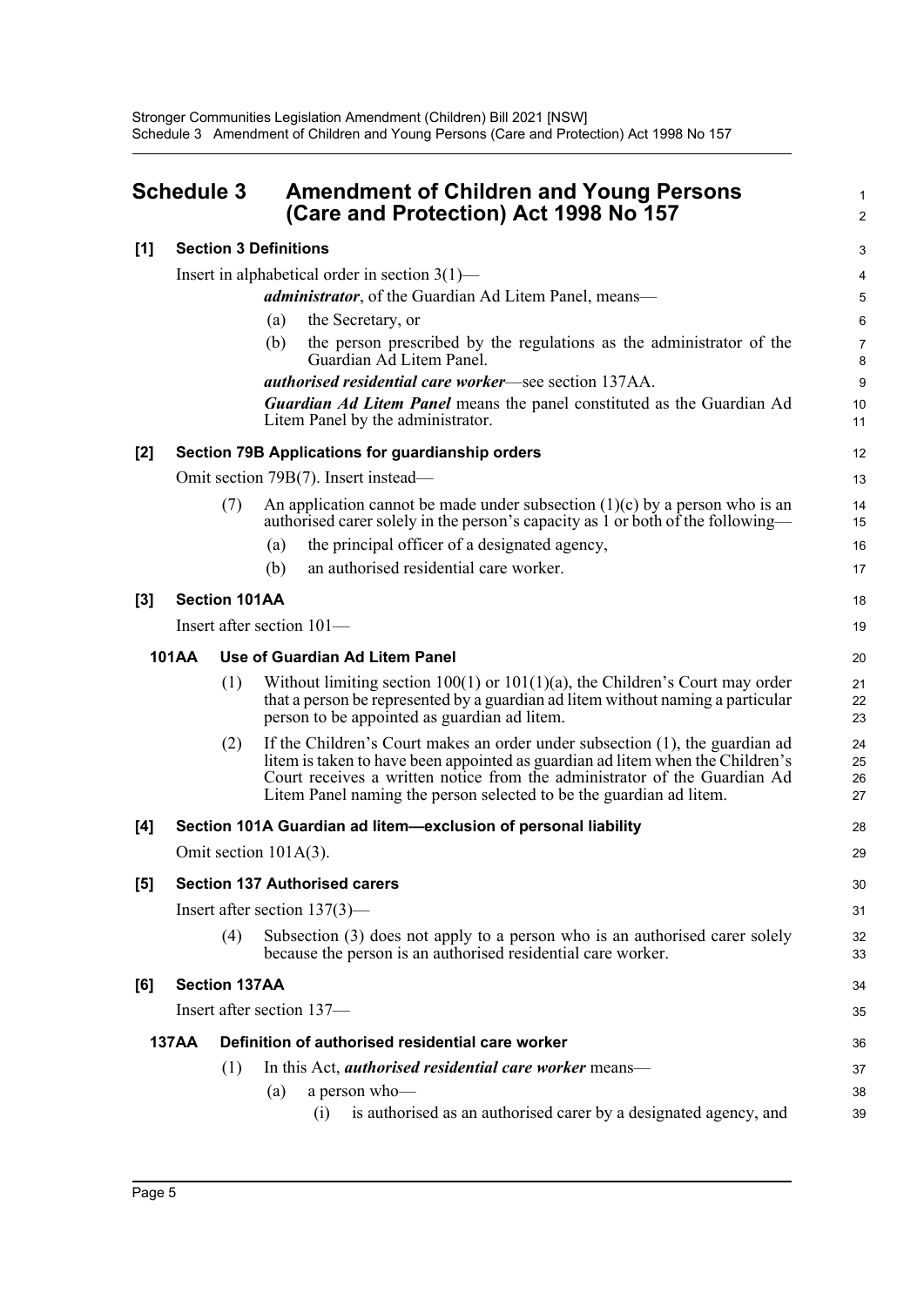|        |                                                                                |         | (ii)<br>provides statutory out-of-home care or supported out-of-home<br>care only in the course of the person's professional work or paid<br>employment, or                                                            |  | $\mathbf{1}$<br>$\overline{c}$<br>$\ensuremath{\mathsf{3}}$ |  |
|--------|--------------------------------------------------------------------------------|---------|------------------------------------------------------------------------------------------------------------------------------------------------------------------------------------------------------------------------|--|-------------------------------------------------------------|--|
|        |                                                                                | (b)     | a person who is a member of a class of persons prescribed by the<br>regulations.                                                                                                                                       |  | 4<br>5                                                      |  |
|        | (2)                                                                            |         | The regulations may prescribe a class or classes of persons who, despite<br>subsection $(1)(a)$ , are not authorised residential care workers.                                                                         |  | 6<br>$\overline{7}$                                         |  |
| $[7]$  |                                                                                |         | Section 146 Involvement of authorised carers in decision-making                                                                                                                                                        |  | 8                                                           |  |
|        |                                                                                |         | Insert at the end of the section-                                                                                                                                                                                      |  | 9                                                           |  |
|        | (2)                                                                            |         | Subsection (1) does not apply to a person who is an authorised carer solely<br>because the person is an authorised residential care worker.                                                                            |  | 10<br>11                                                    |  |
| [8]    |                                                                                |         | Section 147 Indemnity of authorised carers                                                                                                                                                                             |  | 12                                                          |  |
|        |                                                                                |         | Insert at the end of the section-                                                                                                                                                                                      |  | 13                                                          |  |
|        | (2)                                                                            |         | Subsection (1) does not apply to loss or damage suffered by an authorised<br>carer in the course of providing care as an authorised residential care worker.                                                           |  | 14<br>15                                                    |  |
| [9]    | information                                                                    |         | Section 149E Consent of authorised carer to disclosure of high level identification                                                                                                                                    |  | 16<br>17                                                    |  |
|        |                                                                                |         | Insert after section $149E(2)$ —                                                                                                                                                                                       |  | 18                                                          |  |
|        | (3)                                                                            | worker. | This section does not apply to a person who is an authorised carer of a child or<br>young person solely because the person is an authorised residential care                                                           |  | 19<br>20<br>21                                              |  |
| $[10]$ | <b>Section 264 Regulations</b>                                                 |         |                                                                                                                                                                                                                        |  | 22                                                          |  |
|        |                                                                                |         | Insert after section $264(1A)(1)$ —                                                                                                                                                                                    |  | 23                                                          |  |
|        |                                                                                | (m)     | specifying the administrator of the Guardian Ad Litem Panel.                                                                                                                                                           |  | 24                                                          |  |
| $[11]$ |                                                                                |         | Schedule 3 Savings, transitional and other provisions                                                                                                                                                                  |  | 25                                                          |  |
|        | Insert at the end of the Schedule, with appropriate Part and clause numbering— |         |                                                                                                                                                                                                                        |  |                                                             |  |
|        | <b>Part</b>                                                                    |         | <b>Provisions consequent on enactment of Stronger</b><br><b>Communities Legislation Amendment (Children)</b>                                                                                                           |  | 27<br>28                                                    |  |
|        |                                                                                |         | <b>Act 2021</b>                                                                                                                                                                                                        |  | 29                                                          |  |
|        |                                                                                |         | Appointment of guardian ad litem                                                                                                                                                                                       |  | 30                                                          |  |
|        | (1)                                                                            |         | A person selected before the commencement date by the relevant<br>administrator to be a guardian ad litem in proceedings in the Children's Court<br>is taken to have been validly appointed as a guardian ad litem if— |  | 31<br>32<br>33                                              |  |
|        |                                                                                | (a)     | a request was made to the administrator by or on behalf of the<br>Children's Court for a person to be selected as a guardian ad litem for-                                                                             |  | 34<br>35                                                    |  |
|        |                                                                                |         | a child or young person the subject of proceedings in the<br>(i)<br>Children's Court, or                                                                                                                               |  | 36<br>37                                                    |  |
|        |                                                                                |         | a parent of a child or young person, and<br>(ii)                                                                                                                                                                       |  | 38                                                          |  |
|        |                                                                                | (b)     | the administrator notified the Children's Court of the name of the<br>person selected.                                                                                                                                 |  | 39<br>40                                                    |  |
|        | (2)                                                                            |         | In this clause-                                                                                                                                                                                                        |  | 41                                                          |  |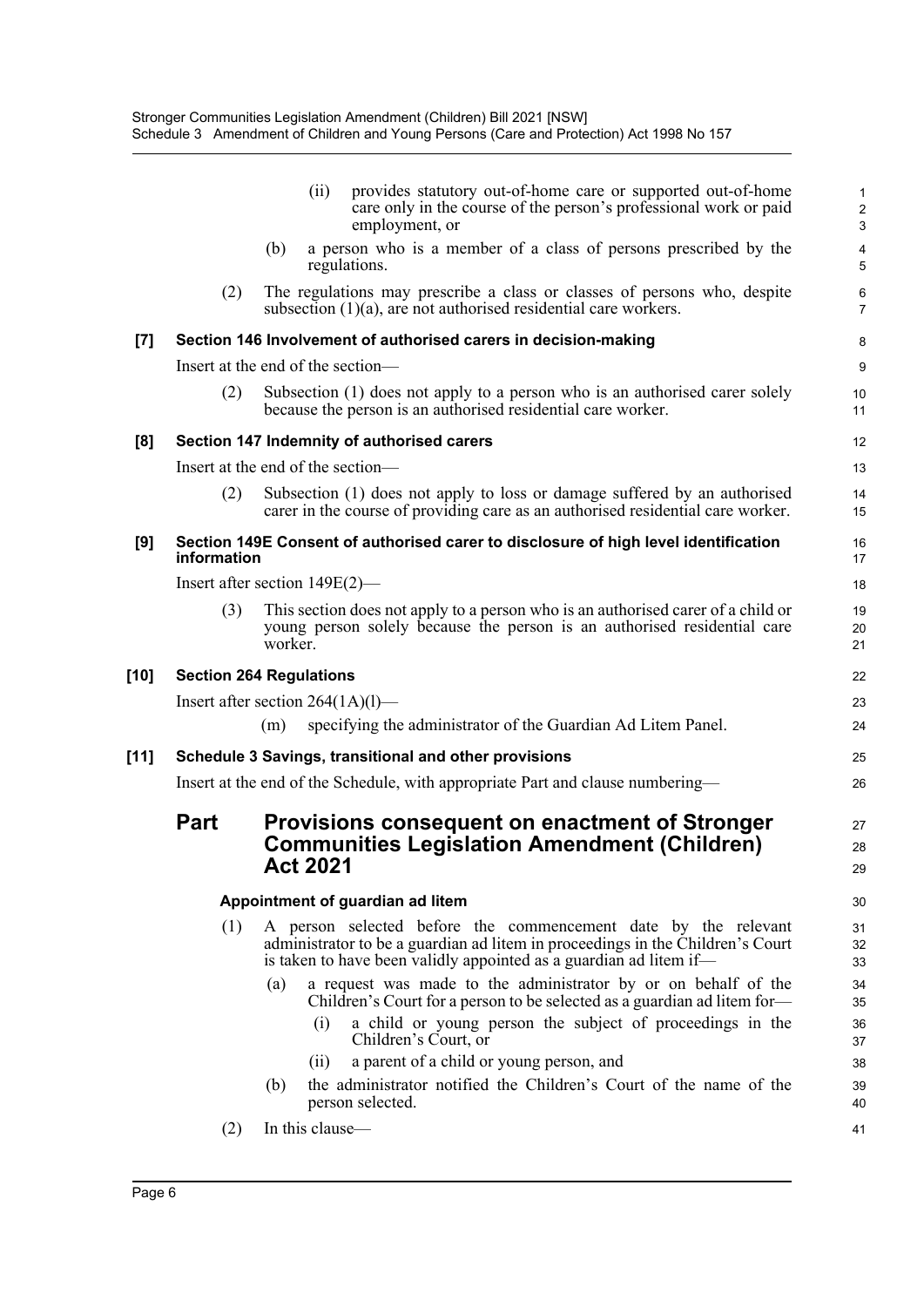*commencement date* means the date on which section 101AA commenced. *relevant administrator*, in relation to the selection of a guardian ad litem, means the person responsible at the time of the selection for administering the body known as the Guardian Ad Litem Panel, as constituted from time to time, before this Part commenced.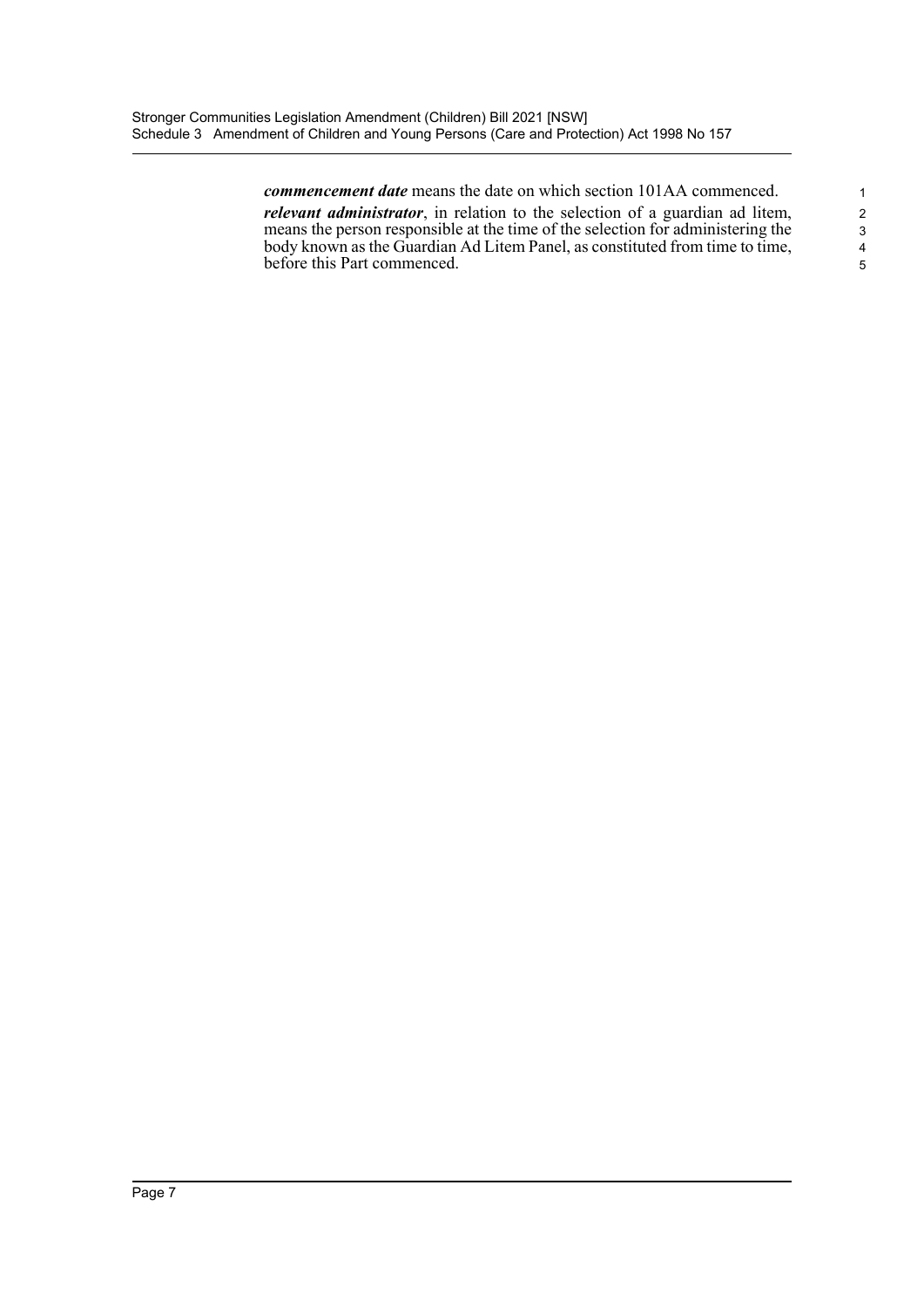<span id="page-11-0"></span>

| <b>Schedule 4</b> |                                                                                     |                                                                                                                                  | <b>Amendment of Children (Detention Centres) Act</b><br>1987 No 57                                                                                                                                       |                |  |  |
|-------------------|-------------------------------------------------------------------------------------|----------------------------------------------------------------------------------------------------------------------------------|----------------------------------------------------------------------------------------------------------------------------------------------------------------------------------------------------------|----------------|--|--|
| [1]               | Section 41 Jurisdiction of Children's Court relating to parole                      |                                                                                                                                  |                                                                                                                                                                                                          |                |  |  |
|                   |                                                                                     | Insert after section $41(2)$ —                                                                                                   |                                                                                                                                                                                                          |                |  |  |
|                   | (3)                                                                                 |                                                                                                                                  | This section does not prevent a bail decision under the <i>Bail Act 2013</i> , section<br>8 being dealt with under that Act.                                                                             | 5<br>6         |  |  |
| [2]               |                                                                                     |                                                                                                                                  | Section 67 Hearings as to non-compliance and revocation                                                                                                                                                  | 7              |  |  |
|                   |                                                                                     | Omit "may make any decision that it could make on a reconsideration application under<br>section 74 (1)." from section $67(4)$ . |                                                                                                                                                                                                          |                |  |  |
|                   | Insert instead-                                                                     |                                                                                                                                  |                                                                                                                                                                                                          | 10             |  |  |
|                   |                                                                                     | may                                                                                                                              |                                                                                                                                                                                                          | 11             |  |  |
|                   |                                                                                     | (a)                                                                                                                              | vary the date on which a revocation order took effect, or                                                                                                                                                | 12             |  |  |
|                   |                                                                                     | (b)                                                                                                                              | rescind an earlier date, specified under section $68(1)$ , on which a<br>revocation order took effect, or                                                                                                | 13<br>14       |  |  |
|                   |                                                                                     | (c)                                                                                                                              | rescind or confirm the revocation order.                                                                                                                                                                 | 15             |  |  |
| [3]               | Section 67(5)                                                                       |                                                                                                                                  |                                                                                                                                                                                                          |                |  |  |
|                   | Insert after section $67(4)$ —                                                      |                                                                                                                                  |                                                                                                                                                                                                          |                |  |  |
|                   | (5)                                                                                 |                                                                                                                                  | In making a decision under subsection (4), the Children's Court may take into<br>account the behaviour of the juvenile offender while released on parole or after<br>the revocation of the parole order. | 18<br>19<br>20 |  |  |
| [4]               | Section 68 Effect of revocation order                                               |                                                                                                                                  |                                                                                                                                                                                                          |                |  |  |
|                   | Insert after section $68(3)$ —                                                      |                                                                                                                                  |                                                                                                                                                                                                          | 22             |  |  |
|                   | (4)                                                                                 |                                                                                                                                  | A juvenile offender is not at large for the purposes of subsection (3) if the<br>juvenile offender is in custody for a separate charge.                                                                  | 23<br>24       |  |  |
| [5]               |                                                                                     |                                                                                                                                  | <b>Section 75 Decisions on reconsideration</b>                                                                                                                                                           | 25             |  |  |
|                   | Omit "On the" from section 75(1).                                                   |                                                                                                                                  |                                                                                                                                                                                                          |                |  |  |
|                   | Insert instead "On a hearing held in accordance with section $73(1)(b)$ or on the". |                                                                                                                                  |                                                                                                                                                                                                          |                |  |  |
| [6]               | Section 75(1)(d)-(f)                                                                |                                                                                                                                  |                                                                                                                                                                                                          |                |  |  |
|                   | Insert at the end of section $75(1)(c)$ —                                           |                                                                                                                                  |                                                                                                                                                                                                          |                |  |  |
|                   |                                                                                     |                                                                                                                                  | , or                                                                                                                                                                                                     | 30             |  |  |
|                   |                                                                                     | (d)                                                                                                                              | rescind the revocation of a parole order, or                                                                                                                                                             | 31             |  |  |
|                   |                                                                                     | (e)                                                                                                                              | vary the date on which the revocation of a parole order took effect, or                                                                                                                                  | 32             |  |  |
|                   |                                                                                     | (f)                                                                                                                              | rescind an earlier date, specified under section $68(1)$ , on which the<br>revocation of a parole order took effect.                                                                                     | 33<br>34       |  |  |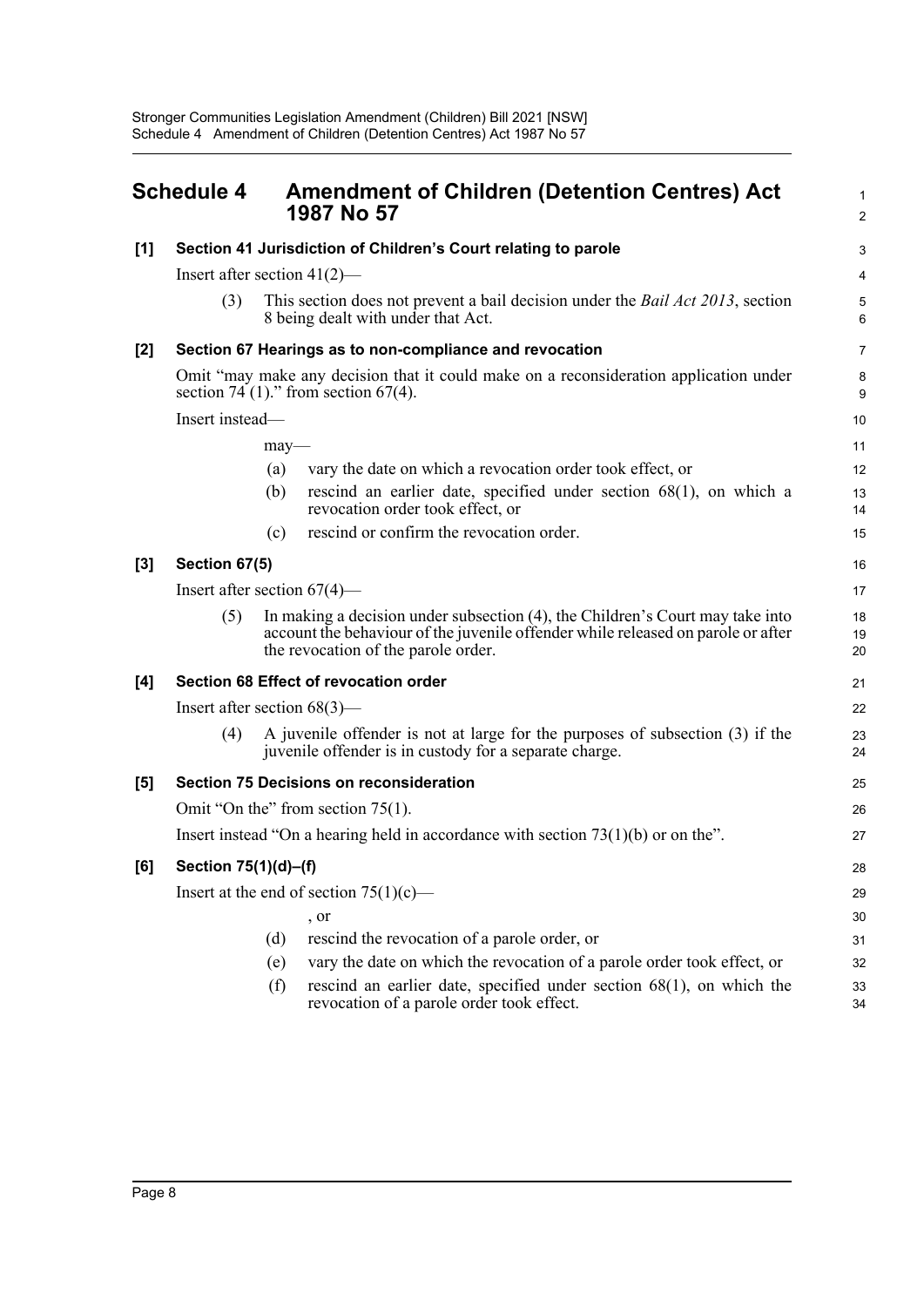<span id="page-12-0"></span>

|                    | <b>Schedule 5</b>                                                         | <b>Amendment of Children's Guardian Act 2019 No</b><br>25                                                                                                                                                                                                                                      | 1<br>$\overline{2}$  |  |  |  |
|--------------------|---------------------------------------------------------------------------|------------------------------------------------------------------------------------------------------------------------------------------------------------------------------------------------------------------------------------------------------------------------------------------------|----------------------|--|--|--|
| [1]                |                                                                           | Section 29 Children's Guardian to be given notification of reports                                                                                                                                                                                                                             | 3                    |  |  |  |
|                    |                                                                           | Omit "unless the head of the relevant entity has a reasonable excuse." from section 29(4).                                                                                                                                                                                                     | $\overline{4}$       |  |  |  |
|                    | Insert instead-                                                           |                                                                                                                                                                                                                                                                                                | 5                    |  |  |  |
|                    |                                                                           | $unless$ —                                                                                                                                                                                                                                                                                     | 6                    |  |  |  |
|                    |                                                                           | an exemption applies under section 30, or<br>(a)                                                                                                                                                                                                                                               | $\overline{7}$       |  |  |  |
|                    |                                                                           | the head of the relevant entity has a reasonable excuse.<br>(b)                                                                                                                                                                                                                                | 8                    |  |  |  |
| [2]                | Section 30, heading                                                       |                                                                                                                                                                                                                                                                                                | 9                    |  |  |  |
|                    |                                                                           | Omit "reporting". Insert instead "notification".                                                                                                                                                                                                                                               | 10                   |  |  |  |
| [3]                | Section 30(1)                                                             |                                                                                                                                                                                                                                                                                                | 11                   |  |  |  |
|                    |                                                                           | Omit "being reportable conduct".                                                                                                                                                                                                                                                               | 12                   |  |  |  |
|                    | Insert instead "notification under section 29".                           |                                                                                                                                                                                                                                                                                                |                      |  |  |  |
| [4]                | Section 30(2)                                                             |                                                                                                                                                                                                                                                                                                |                      |  |  |  |
|                    |                                                                           | Omit "being reportable conduct".                                                                                                                                                                                                                                                               | 15                   |  |  |  |
|                    |                                                                           | Insert instead "notification under section 29".                                                                                                                                                                                                                                                | 16                   |  |  |  |
| [5]                |                                                                           | Section 33 Concurrent investigations or proceedings                                                                                                                                                                                                                                            | 17                   |  |  |  |
|                    |                                                                           | Omit section 33(4). Insert instead—                                                                                                                                                                                                                                                            | 18                   |  |  |  |
|                    | (4)                                                                       | If the investigation under this Part is not suspended, the Children's Guardian<br>or head of the relevant entity that decides not to suspend the investigation must<br>ensure the investigation is conducted in a way that does not prejudice the<br>police investigation or court proceeding. | 19<br>20<br>21<br>22 |  |  |  |
| [6]                | Section 36 Report by relevant entity about investigation or determination |                                                                                                                                                                                                                                                                                                |                      |  |  |  |
|                    | Insert after section $36(3)$ —                                            |                                                                                                                                                                                                                                                                                                |                      |  |  |  |
|                    | (3A)                                                                      | Despite subsection $(2)$ , the entity report is not required to be given to the<br>Children's Guardian if the conduct is, because of an exemption under section<br>30(1), exempt from notification under section 29.                                                                           | 25<br>26<br>27       |  |  |  |
| $\left[ 7 \right]$ | Schedule 4 Savings, transitional and other provisions                     |                                                                                                                                                                                                                                                                                                |                      |  |  |  |
|                    | Omit "2 years after the day of commencement" from clause 1(4).            |                                                                                                                                                                                                                                                                                                |                      |  |  |  |
|                    | Insert instead "on 1 September 2022".                                     |                                                                                                                                                                                                                                                                                                |                      |  |  |  |
|                    |                                                                           |                                                                                                                                                                                                                                                                                                |                      |  |  |  |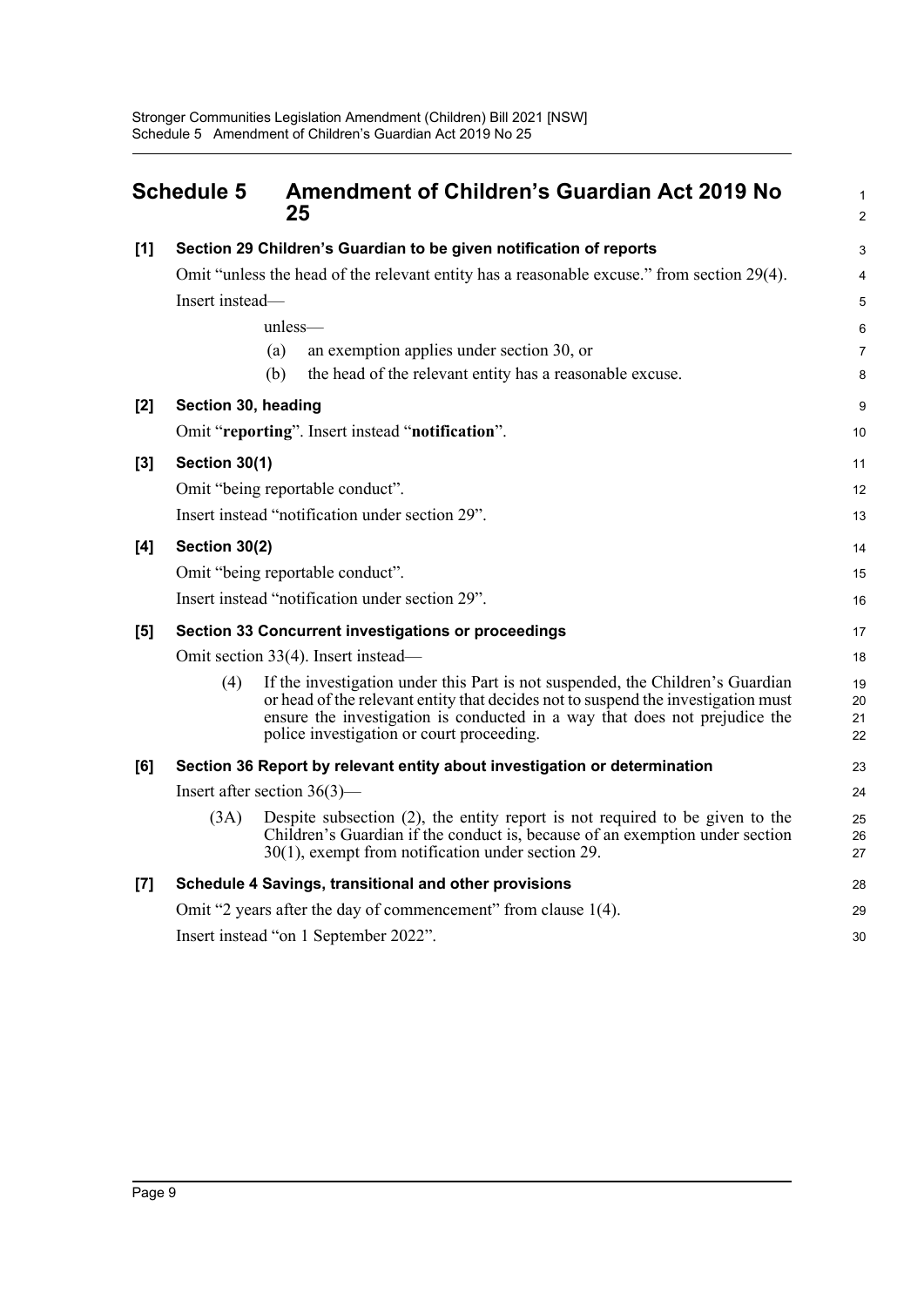*Persons (Care and Protection) Act 1998*.

## <span id="page-13-0"></span>**Schedule 6 Amendment of Civil and Administrative Tribunal Act 2013 No 2**

#### **[1] Section 4 Definitions**

Insert in alphabetical order in section 4(1)—

*administrator*, of the Guardian Ad Litem Panel, means the person responsible for the constitution of the Guardian Ad Litem Panel under the *Children and Young Persons (Care and Protection) Act 1998*. *Guardian Ad Litem Panel* has the same meaning as in the *Children and Young* 1  $\overline{2}$ 

21 22 23

#### **[2] Section 45 Representation of parties**

Insert after section 45(4B)—

- (4C) Without limiting subsection  $(4)(a)$  or  $(4A)(a)$ , the Tribunal may order that a person be represented by a guardian ad litem without naming a particular person to be appointed as guardian ad litem.
- (4D) If the Tribunal makes an order under subsection (4C) the guardian ad litem is taken to have been appointed as guardian ad litem when the Tribunal receives a written notice from the administrator of the Guardian Ad Litem Panel naming the person selected to be the guardian ad litem.

#### **[3] Schedule 1 Savings, transitional and other provisions**

Insert at the end of the Schedule, with appropriate Part and clause numbering—

## **Part Provisions consequent on enactment of Stronger Communities Legislation Amendment (Children) Act 2021**

#### **Appointment of guardian ad litem**

- (1) A person selected before the commencement date by the relevant administrator to be a guardian ad litem in proceedings in the Tribunal is taken to have been validly appointed as a guardian ad litem if—
	- (a) a request was made to the administrator by or on behalf of the Tribunal for a person to be selected as a guardian ad litem for—
		- (i) a party in the proceedings, or
		- (ii) a child affected by the proceedings, and
	- (b) the administrator notified the Tribunal of the name of the person selected.

#### (2) In this clause—

*commencement date* means the date on which section 45(4C) and (4D) commenced.

*relevant administrator*, in relation to the selection of a guardian ad litem, means the person responsible at the time of the selection for administering the body known as the Guardian Ad Litem Panel, as constituted from time to time, before this Part commenced.